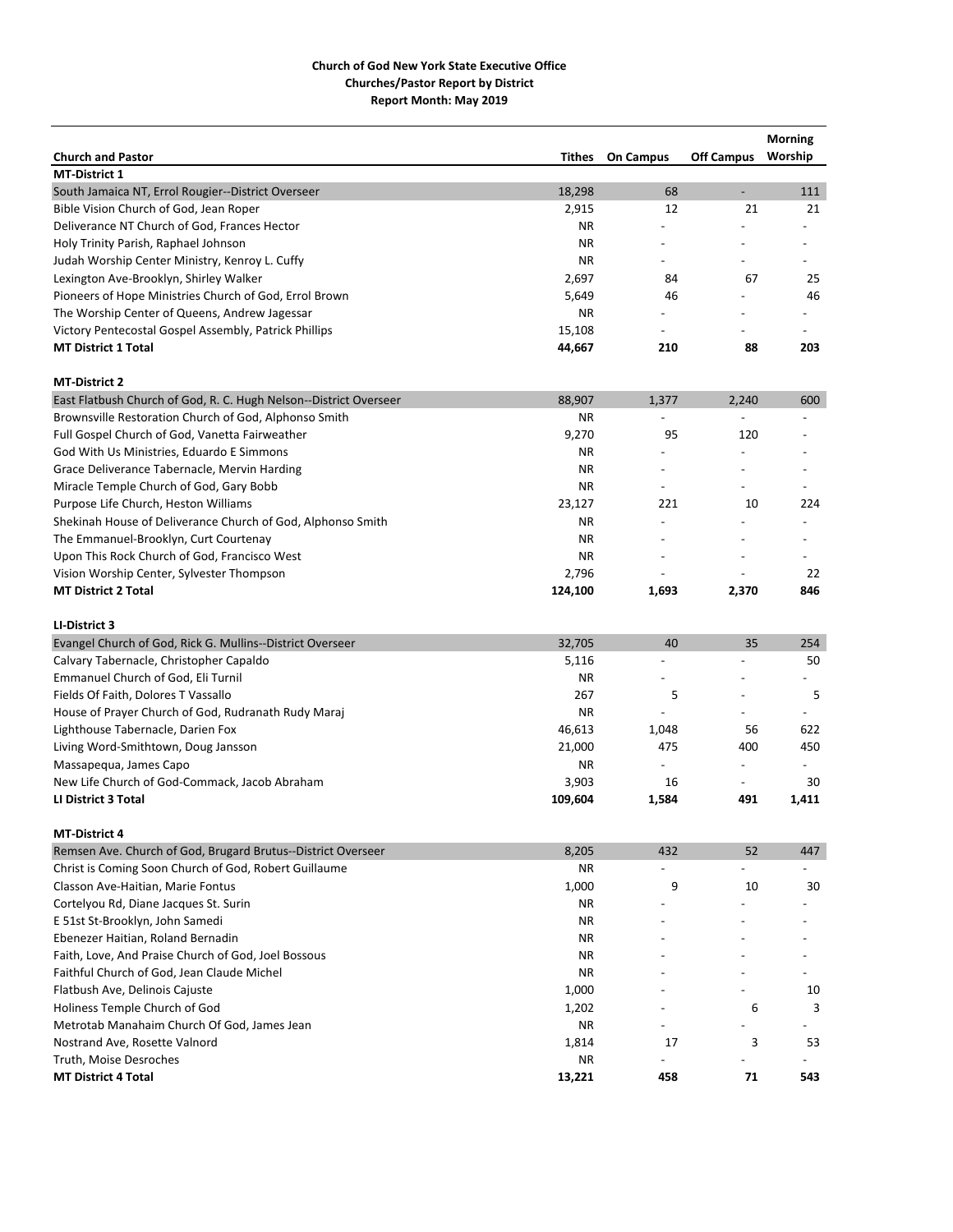|                                                                      |           |                          |                   | <b>Morning</b>           |
|----------------------------------------------------------------------|-----------|--------------------------|-------------------|--------------------------|
| <b>Church and Pastor</b>                                             | Tithes    | <b>On Campus</b>         | <b>Off Campus</b> | Worship                  |
| <b>MT-District 5</b>                                                 |           |                          |                   |                          |
| Manhattan Church of God, Emmanuel Denis--District Overseer           | 6,031     | 12                       | 15                | 59                       |
| Huntington Haitian, Georges Franck                                   | 7,158     |                          |                   | 130                      |
| Manhattan-Uppertown, Jean Milou Octelene                             | 7,570     | $\overline{\phantom{a}}$ |                   | 150                      |
| Mount Vernon - Haitian, Jean Carlos Charles                          | 657       |                          |                   |                          |
| New Rochelle Haitian, Joanes Rousseau                                | 6,316     |                          |                   |                          |
| Yonkers-Haitian, Manfred Jean-Louis                                  |           |                          |                   |                          |
| <b>MT District 5 Total</b>                                           | 27,732    | 12                       | 15                | 339                      |
| <b>MT-District 6</b>                                                 |           |                          |                   |                          |
| Spring Valley, Edner B Ligonde--District Overseer                    | 11,000    | 50                       | 30                | 166                      |
| Seed Church Of God, Hermann Michel                                   | ΝR        |                          |                   |                          |
| Trinity Church of God, Guisley Noisin                                | ΝR        |                          |                   |                          |
| <b>MT District 6 Total</b>                                           | 11,000    | 50                       | 30                | 166                      |
| <b>MT-District 7</b>                                                 |           |                          |                   |                          |
| Francis L Blvd-Haitian, Emmanuel Blanchard--District Overseer        | 12,214    | 212                      | 187               | 310                      |
| Cambria Heights-Haitian, Pierre Joseph                               | 10,028    | $\overline{a}$           |                   |                          |
| Clarkson Ave, Clarens Lapointe                                       | ΝR        |                          |                   |                          |
| Corner Stone Church of God, Edvard Esteve                            | 3,328     |                          |                   |                          |
| Elise Evangelique Salem, Enid St. Louis                              | <b>NR</b> |                          |                   |                          |
| <b>MT District 7 Total</b>                                           | 25,570    | 212                      | 187               | 310                      |
|                                                                      |           |                          |                   |                          |
| <b>MT-District 8</b>                                                 |           |                          |                   |                          |
| Ebenezer Full Gospel Church of God, Kurian George--District Overseer | <b>NR</b> | $\overline{\phantom{a}}$ |                   |                          |
| Bethel Church of God India, C D Georgekutty                          | 1,950     | $\overline{a}$           |                   | 54                       |
| Bronx-India, Thankachan Thomas                                       | NR.       |                          |                   |                          |
| <b>Emmanuel Pentecostal, Finney Thomas</b>                           | <b>NR</b> |                          |                   |                          |
| Faith Tabernacle-India, Thomas V Zacharia                            | 22,634    |                          |                   |                          |
| First Church of God, Cecil Mathew                                    | 5,000     |                          |                   | 40                       |
| Mount Zion Church of God, Biju Thomas                                | ΝR        | $\overline{\phantom{a}}$ |                   |                          |
| Queens-India, Benjamin Thomas                                        | 16,656    | 140                      | 80                | 250                      |
| Shalem Church of God, Sabu George                                    | ΝR        | $\overline{\phantom{0}}$ |                   | $\overline{\phantom{a}}$ |
| Yonkers Church of God, Kurian Moses                                  | 1,800     | $\overline{\phantom{a}}$ |                   |                          |
| <b>MT District 8 Total</b>                                           | 48,040    | 140                      | 80                | 344                      |
| <b>MT-District 9</b>                                                 |           |                          |                   |                          |
| International Bethel Church of God, Roy Suwuh                        |           |                          |                   |                          |
| <b>MT-District 9 Total</b>                                           |           |                          |                   |                          |
| LI-District 10                                                       |           |                          |                   |                          |
| Abundant Life-Holbrook, Gregory Wilk--District Overseer              | 26,065    | 85                       | $\blacksquare$    | 309                      |
| Faith Tabernacle, James Graziano                                     | 15,000    | 200                      | 155               | 400                      |
| Harvest Tabernacle Church of God, James R Pendleton                  | ΝR        |                          |                   |                          |
| Ministerio Casa de Adoracion, Sergio Salazar                         | 3,280     |                          | 5                 | 40                       |
| Victory-East Patchogue, Anthony Seaton                               | 7,583     | 48                       |                   | 88                       |
| World Outreach, Dennis Evensen                                       | 11,312    | 30                       | 20                | 75                       |
| LI District 10 Total                                                 | 63,240    | 363                      | 180               | 912                      |
|                                                                      |           |                          |                   |                          |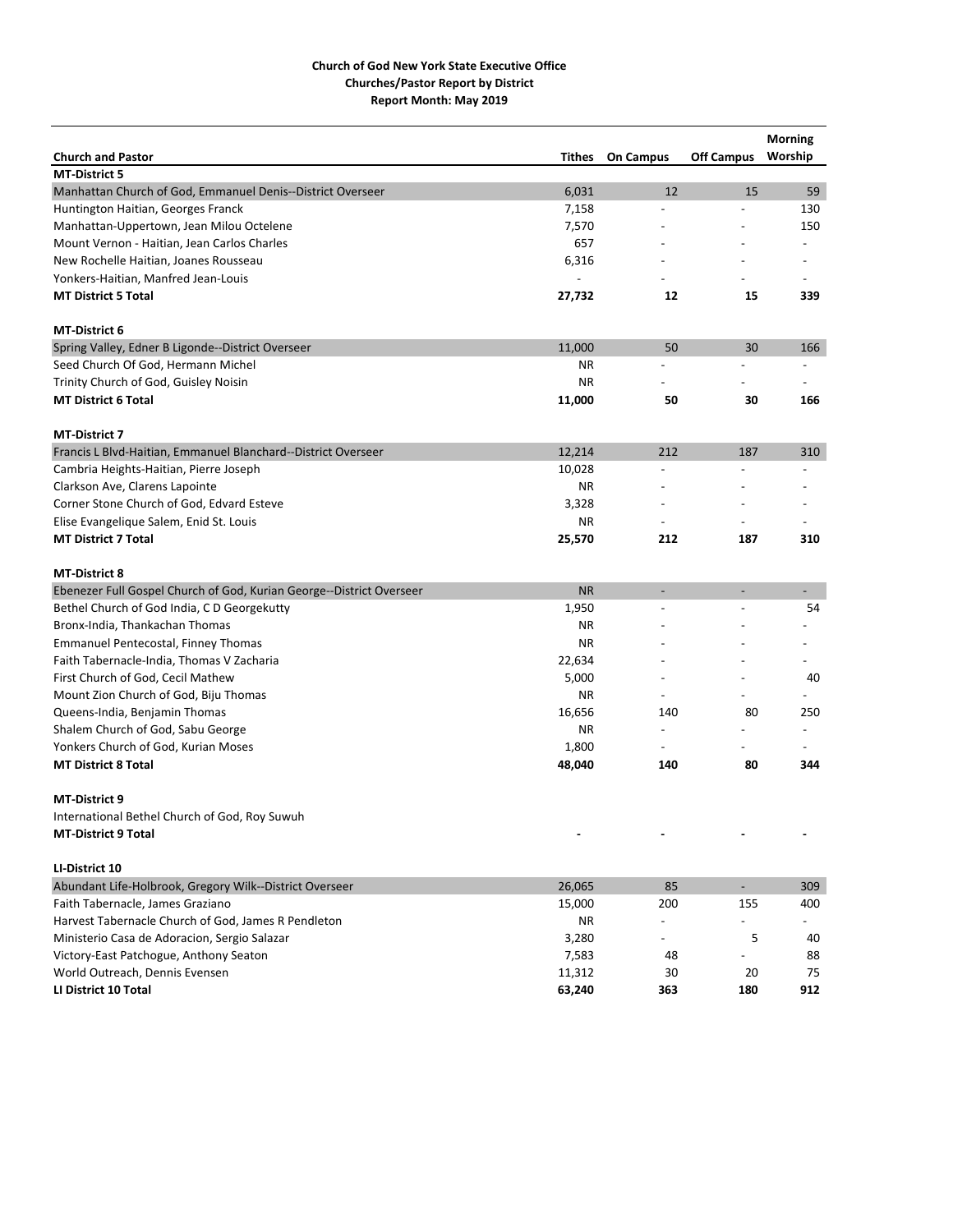|                                                                                  |               |                          |                          | <b>Morning</b>           |
|----------------------------------------------------------------------------------|---------------|--------------------------|--------------------------|--------------------------|
| <b>Church and Pastor</b>                                                         | <b>Tithes</b> | <b>On Campus</b>         | <b>Off Campus</b>        | Worship                  |
| <b>MT-District 11</b>                                                            |               |                          |                          |                          |
| Mount Vernon, Clifford Thompson--District Overseer                               | 34,313        | 173                      | $\overline{\phantom{a}}$ | 301                      |
| Elim Church of God, Marcia Pauline Pennicott                                     | 7,941         | 20                       | 4                        | 160                      |
| Faith Church of God-West Park, Max R. Faricloth                                  | <b>NR</b>     | $\overline{\phantom{a}}$ |                          | $\overline{\phantom{a}}$ |
| Fulton Avenue Church of God, George Hall                                         | 3,210         | 25                       |                          | 70                       |
| Solid Rock COG, Thomas Stimpson                                                  | 59,256        | 245                      |                          | 289                      |
| Spring Valley NT Church of God, Brenda McCrea-Compass                            | 921           |                          |                          | 63                       |
| Tabernacle Church of God, Egdal Henri-Mundle                                     | 3,540         | 30                       |                          | 38                       |
| The First Haitian Church of God, Paul Laplante                                   | 3,566         |                          |                          |                          |
| The Gathering International Ministries, Lezmine Hawthorne                        | 4,301         | 38                       |                          | 38                       |
| The United Church of God, Margaret Forrester                                     |               |                          |                          |                          |
| Victory! Walden                                                                  | 2,432         | $\overline{\phantom{a}}$ |                          |                          |
| <b>MT District 11 Total</b>                                                      | 119,480       | 531                      | 4                        | 959                      |
| <b>MT-District 12</b>                                                            |               |                          |                          |                          |
| New York-Bethzatha, David Kim                                                    | <b>NR</b>     | $\overline{\phantom{a}}$ | $\overline{\phantom{a}}$ |                          |
| Dae Myung, Yoon Yong-Duk                                                         | <b>NR</b>     |                          |                          |                          |
| Jusim Korean, Yong Kun Yun                                                       | <b>NR</b>     |                          |                          |                          |
| <b>MT District 12 Total</b>                                                      |               |                          |                          |                          |
| <b>UP-District 14</b>                                                            |               |                          |                          |                          |
| Living Waters, Victoria Fisher                                                   | <b>NR</b>     | $\overline{\phantom{a}}$ | Ξ.                       |                          |
| Albany - Praise Tabernacle, Larry Dudley                                         | <b>NR</b>     |                          |                          |                          |
| Damascus Church of God, David Colon                                              | <b>NR</b>     |                          |                          |                          |
| Healing Waters Church of God, Kermit Lavigne                                     | <b>NR</b>     |                          |                          |                          |
| Peru Church of God, Daniel Elder                                                 | NR.           |                          |                          |                          |
| <b>UP District 14 Total</b>                                                      |               |                          |                          |                          |
| <b>UP-District 15</b>                                                            |               |                          |                          |                          |
| New Beginning Church of God, Althea Baines-Asst to Bishop                        | 11,810        | 504                      | 489                      | 168                      |
| Arcade                                                                           | <b>NR</b>     |                          |                          |                          |
| Buffalo-Emmanuel Temple, Jason Whitaker                                          | 2,415         |                          |                          |                          |
| Greater Niagara Falls, Joseph Whitman                                            | 10,036        | 30                       | 150                      | 67                       |
| Healing Word Ministries, Leecroft Clarke                                         | 2,846         | 98                       | 100                      | 73                       |
| <b>UP District 15 Total</b>                                                      | 27,106        | 632                      | 739                      | 308                      |
| <b>UP-District 16</b>                                                            |               |                          |                          |                          |
| Restoration-Rochester, Lee Thomas McCloud--District Overseer                     |               |                          |                          |                          |
| Higher Heights, Cleveland Southern                                               |               |                          |                          |                          |
| Miracle Outreach, Mary L Robinson                                                |               |                          |                          |                          |
| New Covenant Church of God Ministries, Woodrow Wilson                            |               |                          |                          |                          |
| <b>UP District 16 Total</b>                                                      |               |                          |                          |                          |
|                                                                                  |               |                          |                          |                          |
| <b>UP-District 17</b>                                                            |               |                          |                          |                          |
| Flint Creek, Russell Willemsen--District Overseer<br>Auburn, Frederick J Colombo | 1,340         | 13                       |                          | 17                       |
|                                                                                  | 4,600         | 24                       |                          | 40                       |
| House of Refuge-Iglesia De Dios Casa De Refugio, Alfredo Resendiz-Pineda         | ΝR            |                          |                          |                          |
| House of Restoration, Pedro Gomez                                                | 1,763         | 39                       |                          | 44                       |
| Newark, Jamie Riviera                                                            | 1,402         |                          |                          | 80                       |
| <b>UP District 17 Total</b>                                                      | 9,105         | 76                       |                          | 181                      |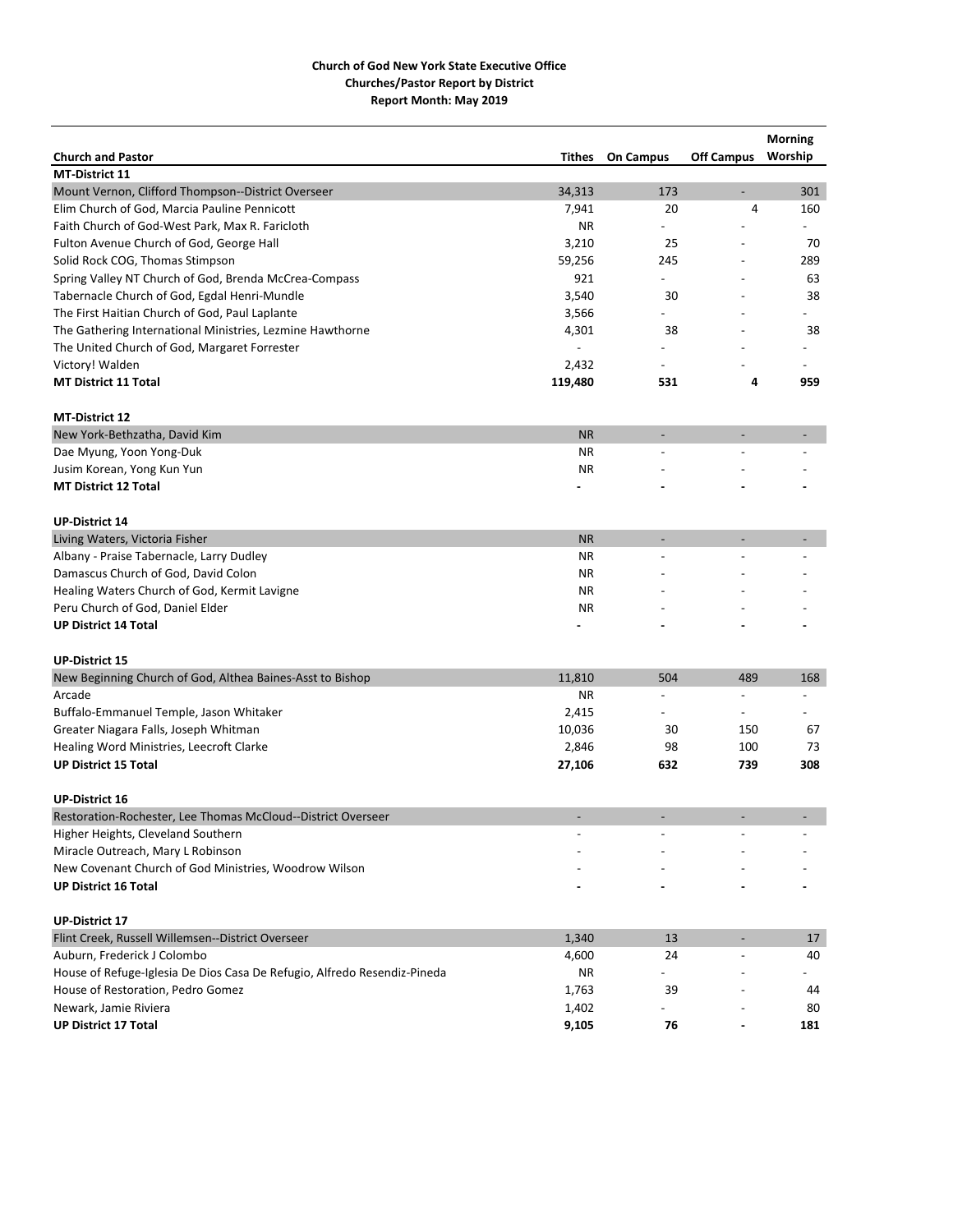|                                                               |                |                          |                             | <b>Morning</b> |
|---------------------------------------------------------------|----------------|--------------------------|-----------------------------|----------------|
| <b>Church and Pastor</b>                                      | Tithes         | <b>On Campus</b>         | <b>Off Campus</b>           | Worship        |
| <b>UP-District 19</b>                                         |                |                          |                             |                |
| Mexico Lighthouse, Ronald Lee Russell                         | 14,027         | $\overline{\phantom{a}}$ | $\overline{\phantom{0}}$    | 140            |
| Church of God Soldiers of Jesus Christ, Carlos Mercado        | $\overline{a}$ | $\overline{a}$           | $\overline{a}$              |                |
| North Syracuse, Valetta Fortino                               |                |                          |                             |                |
| Relevant Church of God, Carlos Mercado                        |                |                          |                             |                |
| <b>UP District 19 Total</b>                                   | 14,027         |                          |                             | 140            |
| <b>MT-District 20</b>                                         |                |                          |                             |                |
| Bronxwood International,                                      | 67,815         | 129                      | $\overline{\phantom{a}}$    | 443            |
| Greater Deliverance COG, Gaylord Pennicott                    | 2,643          |                          | $\overline{a}$              |                |
| Highest Praise Church of God, Lennie Garfield Pennicott       | 7,046          | 22                       | 20                          | 52             |
| New Life Church of God, Judith Joseph                         | 1,205          |                          |                             |                |
| New Testament Temple Seymour Avenue, Paul A. Peart            | 45,750         | 120                      | 100                         | 334            |
| Woodycrest, Julian Stephenson                                 | 9,639          | 47                       | 15                          | 66             |
| <b>MT District 20 Total</b>                                   | 134,098        | 318                      | 135                         | 895            |
|                                                               |                |                          |                             |                |
| <b>MT-District 21</b>                                         |                |                          |                             |                |
| New Rochelle, Raphael Gibbs--District Overseer                | 20,787         | 35                       | 30                          | 114            |
| Crotona Ave, Winston E. Hill                                  | 4,087          |                          |                             |                |
| Nazarene Deliverance Ministries, Peggylin Davis               | ΝR             |                          |                             |                |
| Vibrant Faith Church of God, Allan Robinson                   | <b>NR</b>      |                          |                             |                |
| <b>MT District 21 Total</b>                                   | 24,874         | 35                       | 30                          | 114            |
| LI-District 23                                                |                |                          |                             |                |
| Tabernacle of Praise Church of God, Jethro Alexis             | <b>NR</b>      | $\overline{\phantom{a}}$ | $\overline{\phantom{a}}$    |                |
| Good Seed Church of God, Fritz Jacques                        | 4,438          |                          |                             |                |
| Abundant Harvest Church of God, Daniel Rivette                | ΝR             |                          |                             |                |
| Middle Island Church of God, Machado N. Edmond                | ΝR             |                          |                             |                |
| LI District 23 Total                                          | 4,438          |                          |                             |                |
|                                                               |                |                          |                             |                |
| LI-District 24                                                |                |                          |                             |                |
| True Life Church of God, Hixford Allen--District Overseer     | 15,542         | 30                       | ÷,                          | 88             |
| Berea New Testament, Isaac McIntosh                           | 5,591          | 10                       | 10                          | 16             |
| Dunamis New Testament Church of God, Neil Clarke              | 11,115         | $\overline{\phantom{0}}$ |                             | 59             |
| New Life Worship Center Church of God, Raymond L. Rose        | 4,000          | 25                       | 10                          | 55             |
| Prayer Of Jabez, Janet Matthews                               | 5,729          | 10                       | 23                          | 35             |
| Rehoboth House of Praise, Junior Rhodes                       | 26,303         | 62                       |                             | 228            |
| Showers of Blessing Church of God, Noel Henry                 | 3,800          | 20                       | 28                          | 39             |
| Upper Room Assembly, Jean Maurice                             | 5,902          | 31                       | 15                          | 63             |
| LI District 24 Total                                          | 77,982         | 188                      | 86                          | 583            |
| <b>MT-District 25</b>                                         |                |                          |                             |                |
| Eastchester Church of God, Devon Dixon--District Overseer     | 59,170         | 60                       | 40                          | 304            |
| Cathedral of Life Church of God, Blanca Giron                 | 5,733          |                          |                             |                |
| Living Hope-Bronx, Astley Byron Meeks                         | 9,800          | 75                       | 40                          | 80             |
| New York-5th Ave, Devon Daniel                                | 1,202          | 29                       | $\overline{a}$              | 25             |
| Restoration Church of God, Maureen Palmer                     | ΝR             |                          |                             |                |
| The Believers, Norman Wisdom                                  | 8,050          |                          | 1                           | 62             |
| <b>MT District 25 Total</b>                                   | 83,955         | 164                      | 81                          | 471            |
| <b>MT-District 26</b>                                         |                |                          |                             |                |
| Brooklyn Cathedral of Praise, Aubrey Brown--District Overseer | 18,732         | $\mathbb{L}^2$           | $\mathcal{L}_{\mathcal{A}}$ | 70             |
| Church Ave, Eric Joseph                                       | 14,210         | 25                       | 20                          | 75             |
| Classon Ave, Urlin Grey                                       | 9,103          | 52                       | 39                          | 92             |
| Faith Church of God Ministries - Brooklyn, Michael Grant      | 8,136          | 30                       | 17                          | 62             |
| Rhema                                                         | 7,287          |                          |                             | 85             |
| <b>MT District 26 Total</b>                                   | 57,468         | 107                      | 76                          | 384            |